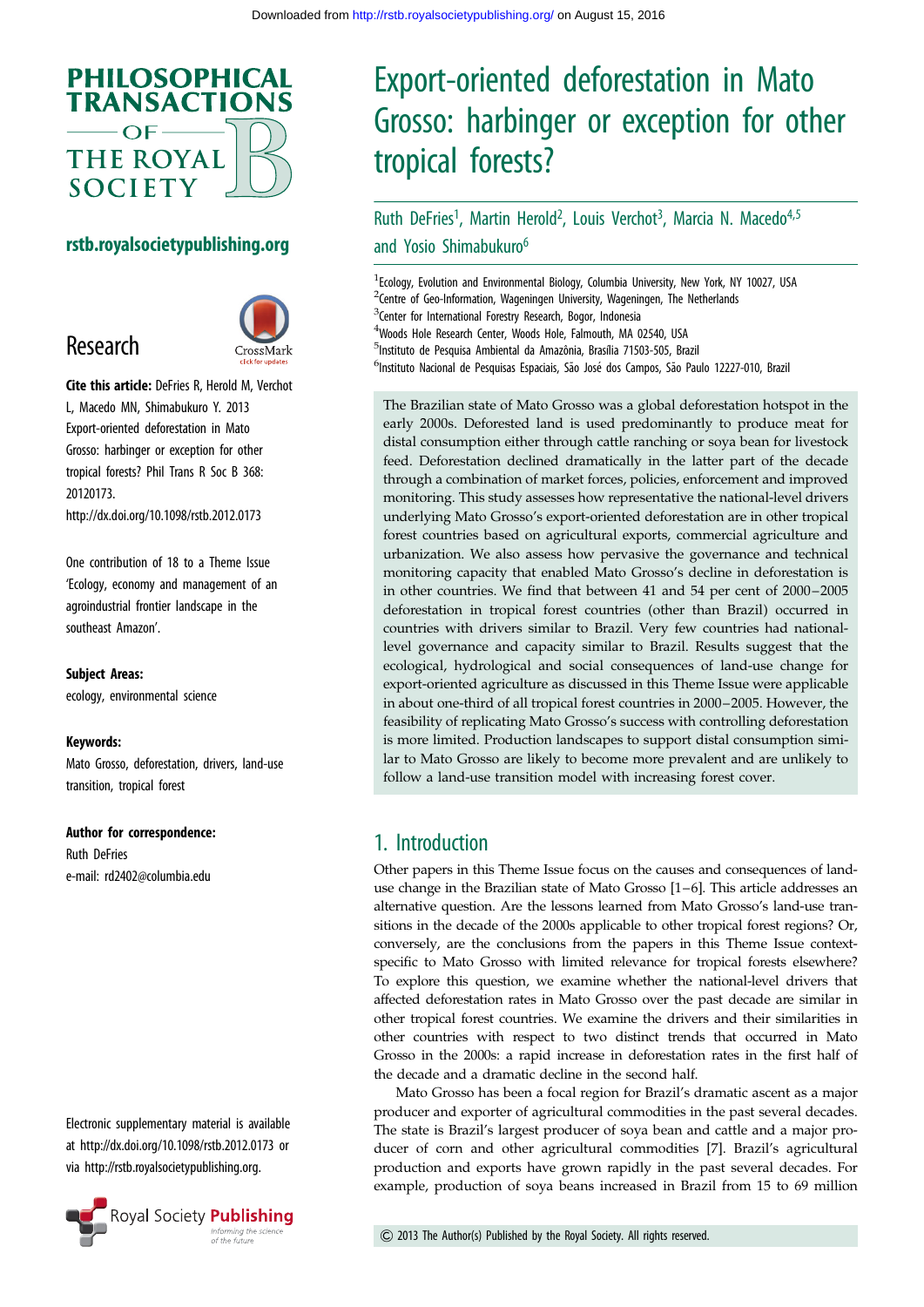$\sqrt{2}$ 

tonnes between 1980 and 2010. With rising international demand for soya bean as livestock for feed, exports grew from about 10 per cent to almost 38 per cent of production during the three decades [\[8\]](#page-6-0). Mato Grosso contributed approximately 27 per cent of national soya bean production in 2010 [[7](#page-6-0)]. Heads of cattle in Brazil increased from 120 million to almost 210 million between 1980 and 2010 [[8](#page-6-0)], with 14 per cent of the national herd occurring in Mato Grosso in 2010.

Beginning in the 1970s, development of new crop varieties, improved soil management, government policies and investments in infrastructure enabled agricultural expansion into Mato Grosso's savannah and Amazon forest [[9,10](#page-6-0)]. More than half of Brazil's savannah (of which 19% lies in Mato Grosso) was transformed into pasture planted with African grasses and cash-crop agriculture by the mid-2000s [\[11](#page-6-0),[12\]](#page-6-0). With highways built in the 1970s to provide access to other parts of the country, Amazon forest in northern Mato Grosso opened to expansion and land speculation. Policies promoting large-scale cattle ranching were the primary drivers of deforestation in the 1970s and 1980s [[9](#page-6-0)].

In the 1990s, the Amazon region began to export beef to satisfy demands of the growing national, urban market. The cattle industry in Mato Grosso was not initially linked with the international beef market owing to restrictions related to foot-and-mouth disease (FMD). Many factors contributed to extension from the national to international beef market, including progress in eradicating the disease, FMD-free status conferred on the southern Amazon region in 2003, devaluation of the national currency, improvements in beef production systems, and bovine spongiform encephalopathy ('mad cow' disease) in the European Union that created demand for non-EU beef [[13,14](#page-6-0)].

In addition to pasture to supply the beef market, cropland to produce soya bean began to expand into the Amazon in the early 2000s with new varieties of soya bean and infrastructure for processing and transport. While pasture remained the predominant land use following deforestation, clearing forest for soya bean contributed about 12 per cent of Mato Grosso's deforestation for large clearings (more than 25 ha) in 2000– 2005 [\[7](#page-6-0),[15](#page-6-0)]. Indirect deforestation, or 'leakage', pushed clearing for pasture further into the agricultural frontier as soya bean expanded into pasture, accounting for additional deforestation attributable to the soya bean boom [[16](#page-6-0),[17](#page-6-0)].

Deforestation rates in Mato Grosso peaked in the early 2000s driven by demands for international exports of beef and soya bean. Rates declined precipitously in the latter half of the decade. The decline occurred throughout the Amazon but most notably in the state of Mato Grosso. Area deforested in 2010 was only 11 per cent of the 1996–2005 historical average, although in 2011 deforestation in Mato Grosso ticked back upwards [\[18](#page-7-0)]. The drop in deforestation coincided with reduced meat and soya bean demand owing to the global economic recession; proactive efforts by national, state and local governments to control deforestation; and the soya bean industry's 2006 self-imposed moratorium on soya bean produced from deforested areas [[19](#page-7-0)–[21](#page-7-0)]. Monitoring capabilities to identify deforestation in near-real-time [[22\]](#page-7-0) and high-profile interventions in illegal activities contributed to the ability to control deforestation. Double cropping [[23,24](#page-7-0)] and increased heads per hectare [[7](#page-6-0)] intensified production in both croplands and pasture while deforestation declined. In sum, in Mato Grosso, the decades from the 1970s to the present represent a shift from deforestation for low-productivity pasture producing beef for local and national consumption to high-input, industrial-scale agriculture for international export. This shift occurred within the context of national- and international-level drivers.

Mato Grosso followed a generalized trajectory of forest clearing from wild lands (high forest cover, low deforestation) to a transition period (declining forest cover, high deforestation) towards intensified agriculture (low forest cover, low deforestation) [[25](#page-7-0)–[28\]](#page-7-0). Forest transition theory suggests that forest cover can increase with agricultural abandonment or plantations in a post-transition period as has been the case in many countries, including the USA, many European countries, China, India and Vietnam [\[29](#page-7-0),[30\]](#page-7-0). Determining whether and where a forest transition occurs depends on large-scale analyses of which regions become production landscapes to provide commodities for distal consumption and which regions become consumption landscapes. For example, Walker [\[31](#page-7-0)], Pfaff & Walker [\[32](#page-7-0)], Meyfroidt & Lambin [\[33](#page-7-0)] and Yackulic et al. [[34\]](#page-7-0) explain forest transitions in Brazil's Atlantic Forest, northeastern USA, Vietnam and Puerto Rico, respectively, through each location's distal connections with production landscapes.

The production landscapes of Mato Grosso's large-scale, capital-intensive agriculture are more likely to follow a pattern similar to North America's Midwestern agriculture. Such landscapes would not be expected to undergo large-scale abandonment and regrowth of forest cover over time. The Midwest became a production landscape to provide food and timber to the urbanizing eastern cities in the late 1800s as new railroads were able to transport goods eastward and smallscale farmers abandoned less productive landscapes in the northeast [\[32\]](#page-7-0). Understanding whether other tropical forest landscapes are likely to follow the Mato Grosso model of production landscapes for distal consumption is a critical question for identifying management and policy options that balance provisioning services such as food with other ecosystem services such as climate storage, hydrological cycling and biodiversity in tropical forest regions.

Production of commodities for international export and distal, urban consumption have become dominant drivers of deforestation in the 2000s in many tropical countries [[35,36\]](#page-7-0). Land-use dynamics in Mato Grosso clearly fit this emerging pattern. The dramatic decline in deforestation, despite ample remaining forest, occurred with international market demand for deforestation-free commodities and capability of the Brazilian government to implement policies to control deforestation. To identify the prevalence of Mato Grosso's export-oriented mode of land transition across the tropics, and the applicability of lessons learned from Mato Grosso's experience with reducing deforestation, this study addresses the following questions.

- How pervasive is deforestation for expansion of exportoriented, commercial agriculture, that was typical of Mato Grosso in the early 2000s, across other tropical forest countries?
- Do other tropical forest countries have governance structures and capacity similar to those that underpinned Mato Grosso's dramatic decline in deforestation in the latter half of the 2000s?
- What modifications to the general concept of land-use transitions are needed to include the distal demands for export-oriented agriculture typified by Mato Grosso?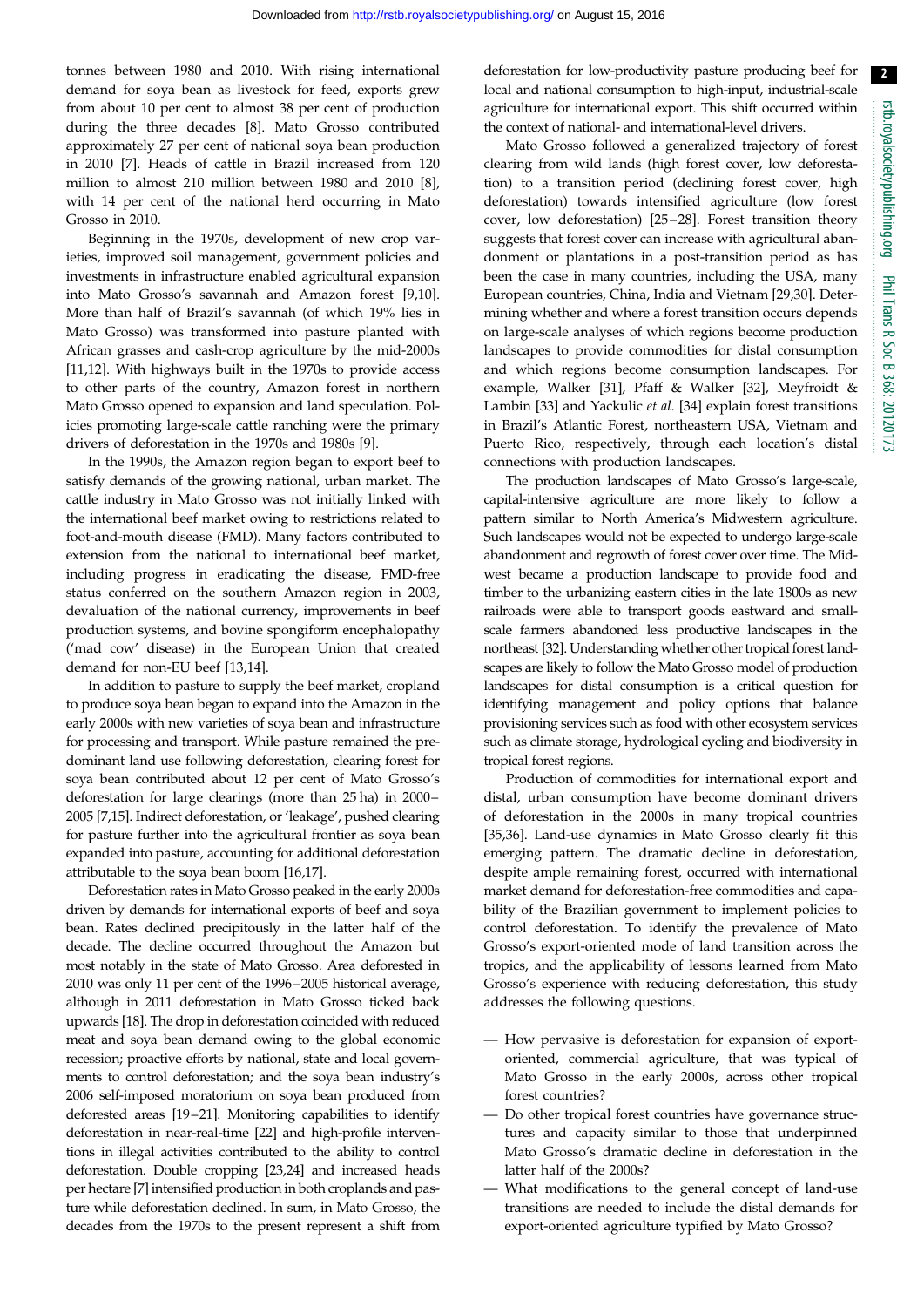#### 2. Data and methods

We first identified those tropical countries, defined as countries between the Tropic of Cancer and the Tropic of Capricorn ([\[37](#page-7-0)]; electronic supplementary material, table S1). To further select countries with a high proportion of land area in tropical forest biomes, we calculated the percentage of forest remaining within the forest biome. For remaining forest area in 2000, we used values from Hansen et al. [[38\]](#page-7-0) as reported in table S2 of Harris et al. [[39\]](#page-7-0). For biome area, we used the area in biomes 1 (tropical and subtropical moist broadleaf forest), 2 (tropical and subtropical dry broadleaf forests) and 14 (mangroves) from Olson et al. [\[40](#page-7-0)]. We chose 50 per cent of area in forest biome as the threshold to consider a tropical country as a tropical forest country, based on the premise that pressure for agricultural expansion is likely to extend to forest areas in these countries. Pressures for agricultural expansion in countries with low proportion of land area in forest are more likely to be felt in non-forest than forest areas, so we excluded these countries. We used Hansen et al. [\[38](#page-7-0)] estimates of forest loss rather than data from the Food and Agriculture Organization (FAO) [[41](#page-7-0)], because the former measure gross rather than net forest loss and were derived from satellite-based observations rather than country reports.

When comparing forest area with forest biome area to determine the fraction of remaining forest in 2000, the estimated fraction was unrealistically greater than 1 in Cameroon, Democratic Republic of Congo, Brunei, Bolivia and Honduras with fractions of 1.06, 1.47, 3.42, 1.05 and 1.03, respectively. As this unrealistic estimate was likely due to discrepancies between the datasets, we considered the fraction to be 1 in these countries for purposes of further analysis.

To assign countries to transitional category (pre-transition, transition with low deforestation, transition with high deforestation and post-transition), we clustered the tropical forest countries based on two variables: deforestation rate (relative to area in forest biomes) for 2000–2005 and percentage of forest remaining in forest biomes. Clustering was done with the k-means function in R v. 2.12.1.

To determine whether countries face similar pressures for deforestation as Mato Grosso, we used three indicators: growth in the value of agricultural exports from 1991– 2001 to 2008 [[42](#page-7-0), table C1]; self-reported drivers of deforestation in national strategies and action plans for  $REDD+ [28]$  $REDD+ [28]$  $REDD+ [28]$ ; and a combination of percentage population that was urban in 2000 and average annual rate of change of percentage urban from 2000 to 2005 [\[43](#page-7-0)]. We considered a country to have similar or greater pressures than Mato Grosso if any of the three indicators were within 10 per cent less or any amount greater than the indicators for Brazil. For the urbanization indicators, we considered a country to be similar to Brazil if percentage urban and change in percentage urban were similar or greater than Brazil.

We used two indicators to assess whether a country has governance and capacity to control deforestation. Governance scores are from the worldwide governance indicators [\[44](#page-7-0)] and range from  $-2.5$  (weak) to 2.5 (strong). The indicator reflects the quality of governance based on a statistical compilation of responses from a large number of enterprise, citizen and expert survey respondents in industrial and developing countries. We used the 2010 value for the 'rule of law' indicator, which reflects perceptions of the extent to which agents have confidence in and abide by the rules of



Figure 1. Area in tropical forest biomes [\[40\]](#page-7-0) (black bars) and 2000 forest area reported in Harris et al. [[39](#page-7-0)] (grey bars). Countries included in each continent are listed in the electronic supplementary material, table S1.

society, including property rights. Although forest governance data are provided by the FAO [\[45](#page-7-0)], we did not use this source because not all tropical forest countries are included in the assessment. Monitoring capacity was taken from Romijn et al. [[46\]](#page-7-0). We considered a country to have measures similar to Brazil if it had a governance score within 10 per cent below or greater than Brazil's score and monitoring capacity equal to or greater than Brazil.

### 3. Results

#### (a) Identification of tropical forest countries

Of 80 tropical countries, 36 contain more than a half of their land areas within forest biomes (for list of countries, see the electronic supplementary material, table S1). Hereafter, we consider these 36 countries as 'tropical forest countries'. The 36 tropical forest countries collectively contain 91 per cent of all area in tropical forest biomes and 79 per cent of 2000 forest area according to Hansen et al. [[38\]](#page-7-0), with the remaining area distributed in the other 44 countries.

The amount of forest remaining within the forest biomes is a key characteristic for determining a country's situation with respect to the forest transition curve. Forest area remaining within forest biomes in the tropical forest countries is expectedly lowest in tropical Asia and highest in tropical Africa (figure 1).

#### (b) Determination of forest transition category

Clustering of the tropical forest countries according to fraction of forest remaining in forest biomes and deforestation rate (relative to forest biome area) grouped the tropical forest countries into four categories: pre-transition countries with relatively low deforestation and high remaining forest; transition countries with high deforestation and medium remaining forest; transition countries with relatively low deforestation and medium remaining forest; and post-transition countries with low deforestation and low remaining forest ([table 1](#page-3-0) and [figure 2\)](#page-3-0).

Thirteen of the 36 countries were clustered in the pretransition group. These countries contain 34 per cent of remaining forest area, indicating the potential for future deforestation, as well as efforts to control deforestation, to influence a substantial amount of tropical forest. Approximately half of the countries in Africa and Latin America

3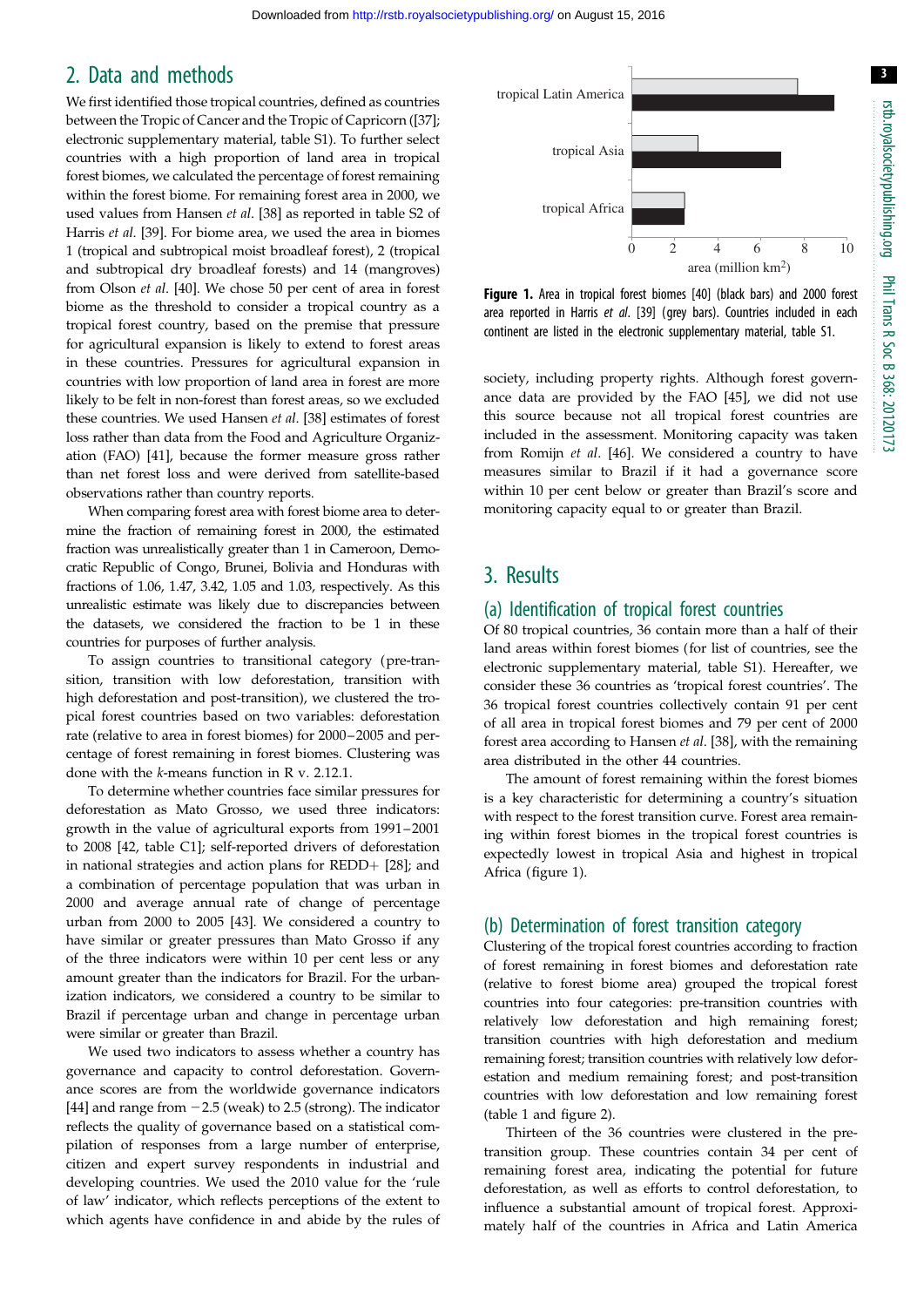4

<span id="page-3-0"></span>Table 1. Result of k-means cluster of proportion of forest remaining in biome calculated from 2000 forest area in Harris et al. [\[39\]](#page-7-0) and biome area from Olson et al. [\[40\]](#page-7-0), and deforestation rate calculated from median estimate of 2000-2005 gross forest loss in Harris et al. [\[39\]](#page-7-0). Note that deforestation rate is relative to forest biome area. Numbers for the error range around the means are  $\pm$ 1 s.d. Numbers in parentheses are fraction of forest remaining relative to total remaining forest area in all tropical forest countries.

| <b>cluster</b>   | mean proportion of<br>forest remaining in<br>biome | mean annual<br>deforestation rate<br>$2000 - 2005$ | countries<br>(n) | remaining forest<br>area (1000 km <sup>2</sup> ) | fraction of<br>forest biome |
|------------------|----------------------------------------------------|----------------------------------------------------|------------------|--------------------------------------------------|-----------------------------|
|                  |                                                    |                                                    |                  |                                                  |                             |
| pre-transition   | $0.94 + 0.10$                                      | $0.14 + 0.08$                                      |                  | 4580 (0.34)                                      | 0.23                        |
| transition (high | $0.69 + 0.13$                                      | $0.61 + 0.18$                                      |                  | 4920 (0.37)                                      | 031                         |
| deforestation)   |                                                    |                                                    |                  |                                                  |                             |
| transition (low  | $0.63 \pm 0.08$                                    | $0.25 + 0.10$                                      | 10               | 2850 (0.21)                                      | 0.25                        |
| deforestation)   |                                                    |                                                    |                  |                                                  |                             |
| post-transition  | $0.34 + 0.11$                                      | $0.14 + 0.06$                                      |                  | 1070 (0.08)                                      |                             |
| all countries    | $0.69 + 0.28$                                      | $0.24 + 1.44$                                      | 36               | 13 420 (1.0)                                     | l.OO                        |



**Figure 2.** Transition type for 36 tropical forest countries based on *k*-means cluster of the proportion of forest remaining within forest biomes in 2000 (estimated from Harris et al. [[39](#page-7-0)] and Olson et al. [[40](#page-7-0)]). Deforestation rate is estimated from median estimate in table S2 of Harris et al. [\[39\]](#page-7-0). Note that the deforestation is relative to forest biome area rather than remaining forest area. Arrow indicates Brazil. Grey squares, pre-transition; black diamonds, transition high deforestation; grey circles, transition low deforestation; black triangles, post-transition.

were clustered in the pre-transition group (five of eight and seven of 15, respectively; electronic supplementary material, table S1). Expectedly, most of the post-transition countries were located in tropical Asia (six of eight). Post-transition countries contain 21 per cent of land within the forest biome relative to all of the tropical forest countries, with 8 per cent of remaining forest. Most (79%) of the tropical forest biome is located in pre-transition or transitional countries, underscoring the potential for market pressures to either increase deforestation or put in place efforts to control it.

#### (c) Pervasiveness of deforestation drivers similar

#### to Brazil

We used three indicators to assess whether drivers for deforestation in Brazil were similar in other tropical forest countries: growth in value of agricultural exports ([figure 3](#page-4-0)a); selfreported proportion of deforestation driven by commercial agriculture ([figure 3](#page-4-0)b); and urbanization ([figure 4\)](#page-4-0). These

indicators reduce the complexity of myriad factors that influence deforestation, including institutions, history and cultural practices but are used here as quantifiable metrics that can be assessed for all countries.

Only five of the tropical forest countries (Gabon, Sierra Leone, Indonesia, Malaysia and Peru) had growth in agricultural exports similar to or greater than Brazil. Four countries (Liberia, Gabon, Brunei and Venezuela) had percentage urban and urbanization rate similar to or greater than Brazil, although all but seven countries had urbanization rates greater than Brazil. Three countries (Costa Rica, Vietnam and Malaysia) self-reported that commercial agriculture drives a proportion of deforestation similar to or greater than Brazil. Together, these indicators suggest that 10 of the 30 tropical forest countries could be following a similar pathway as Brazil, with deforestation driven by expansion of exportoriented, commercial agriculture for urban consumption, much like the pattern observed in Mato Grosso (see the electronic supplementary material, table S1). Only one of the 10 countries following the Mato Grosso model falls within the post-transition category, supporting other analyses suggesting that export and urban consumption was a less influential driver of deforestation in the past and is emerging as a stronger driver in pre-transition and transition countries [\[35,36\]](#page-7-0).

The 10 countries with indicators of export-oriented and urban drivers of deforestation similar to Brazil accounted for 44 per cent (range of 41–54%) of forest loss within tropical forest countries other than Brazil from 2000 to 2005 ([table 2](#page-5-0)). Including Brazil in the calculation, the deforestation in countries with drivers similar to Brazil was 74 per cent (range 72–77%) of total deforestation in these countries in 2000–2005. As expected, the percentage of deforestation that occurred in countries with drivers similar to Brazil's was the highest in high deforestation transition countries (68%, ranging from 66 to 72%, of deforestation in high deforestation transition countries) and low deforestation transition countries (52%, ranging from 42 to 70%, of deforestation in low deforestation transition countries). The substantial percentage in pre-transition countries (38% ranging from 22 to 48%) indicates the prevalence of drivers likely to generate pressures for expansion of export-oriented agricultural expansion into forests in the absence of control measures.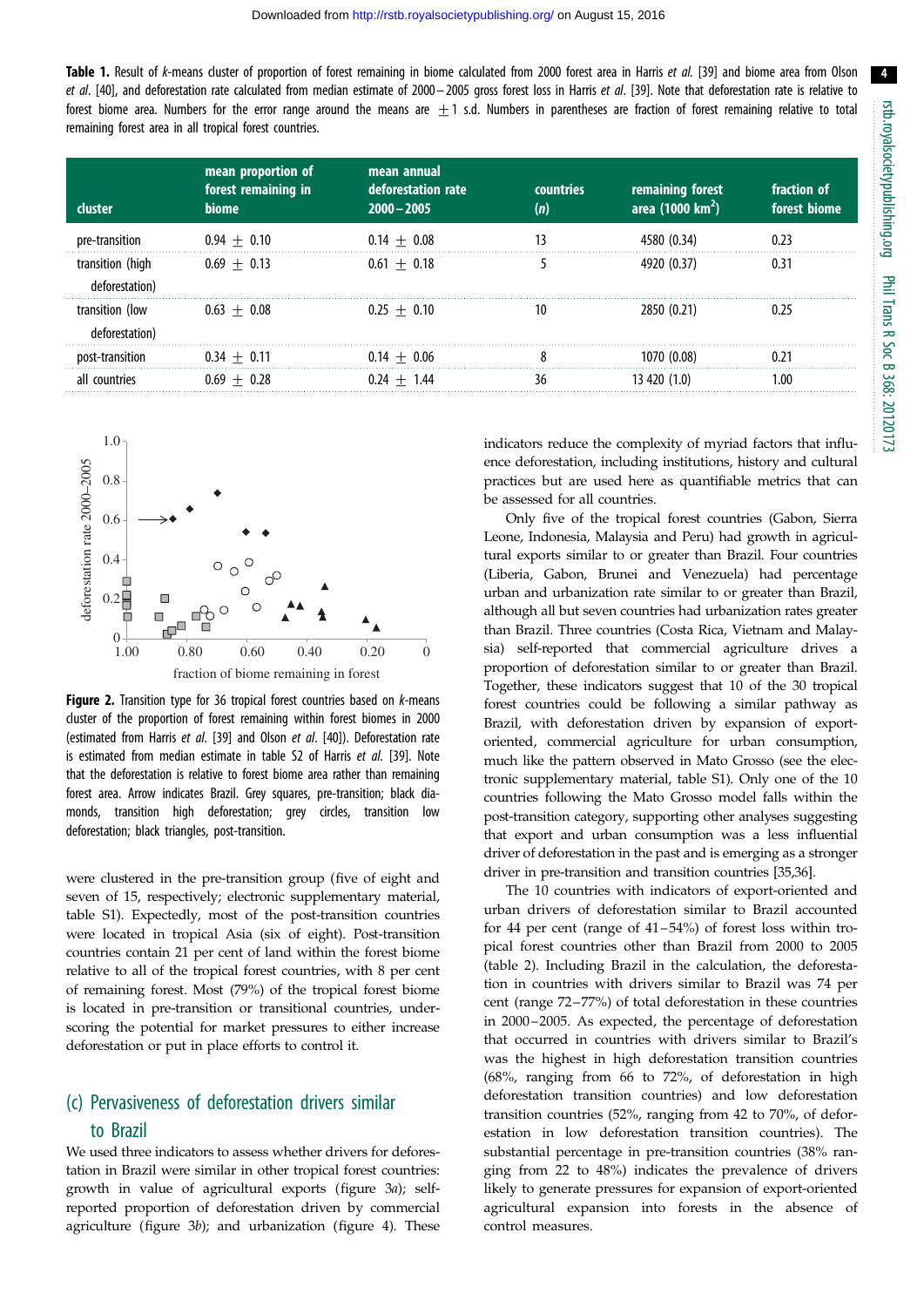<span id="page-4-0"></span>

Figure 3. (a) Growth in value of agricultural exports from 1999 - 2001 to 2008 [\[42\]](#page-7-0) and (b) self-reported fraction of deforestation driven by commercial agriculture [\[28\]](#page-7-0) for tropical forest countries. Arrows indicate Brazil.



Figure 4. Average annual rate of urbanization (per cent change) from 2000 to 2005 versus per cent of total population in urban areas in 2000 [[43](#page-7-0)] for tropical forest countries. The arrow indicates the data point for Brazil. Squares, pre-transition; diamonds, transition high; circles, transition low; triangles, post-transition. (Online version in colour.)

(d) Pervasiveness of governance to control deforestation Of the 36 tropical forest countries, only two (Costa Rica and

Malaysia) had both governance scores [[44\]](#page-7-0) and monitoring capacity [\[46](#page-7-0)] similar to or greater than Brazil ([figure 5](#page-5-0) and [table 3](#page-5-0)). These two countries contain only 3 per cent of remaining forest and 9 per cent  $(7-12\%)$  of  $2000-2005$ forest loss in tropical forest countries excluding Brazil. All except one pre-transition country had governance scores lower than Brazil. All governance scores in post-transition countries were substantially lower than Brazil. Monitoring capacity was more widespread, with 38 per cent of tropical forest countries having capacity rated in the highest 'very good' category equal to Brazil's rating [\(table 3](#page-5-0)). Most pretransition countries had limited or low monitoring capacity.

#### 4. Discussion and conclusions

Results suggest that pressures on tropical forests from market forces for international export and urban consumption are prevalent, though by no means ubiquitous, across tropical forest countries. Ten of 35 tropical forest countries other than Brazil had deforestation drivers similar to Brazil. Deforestation in these countries accounted for 44 per cent (ranging from 41 to 54%) of non-Brazilian deforestation in 2000–2005. Only one of eight post-transition countries (low deforestation, low remaining forest) had indicators of pressure to expand export-oriented agriculture into forests, as opposed to nine of 27 countries in pre-transition (low deforestation, high remaining forest) or transition (higher deforestation, medium remaining forest cover) countries. This difference suggests that export-oriented

5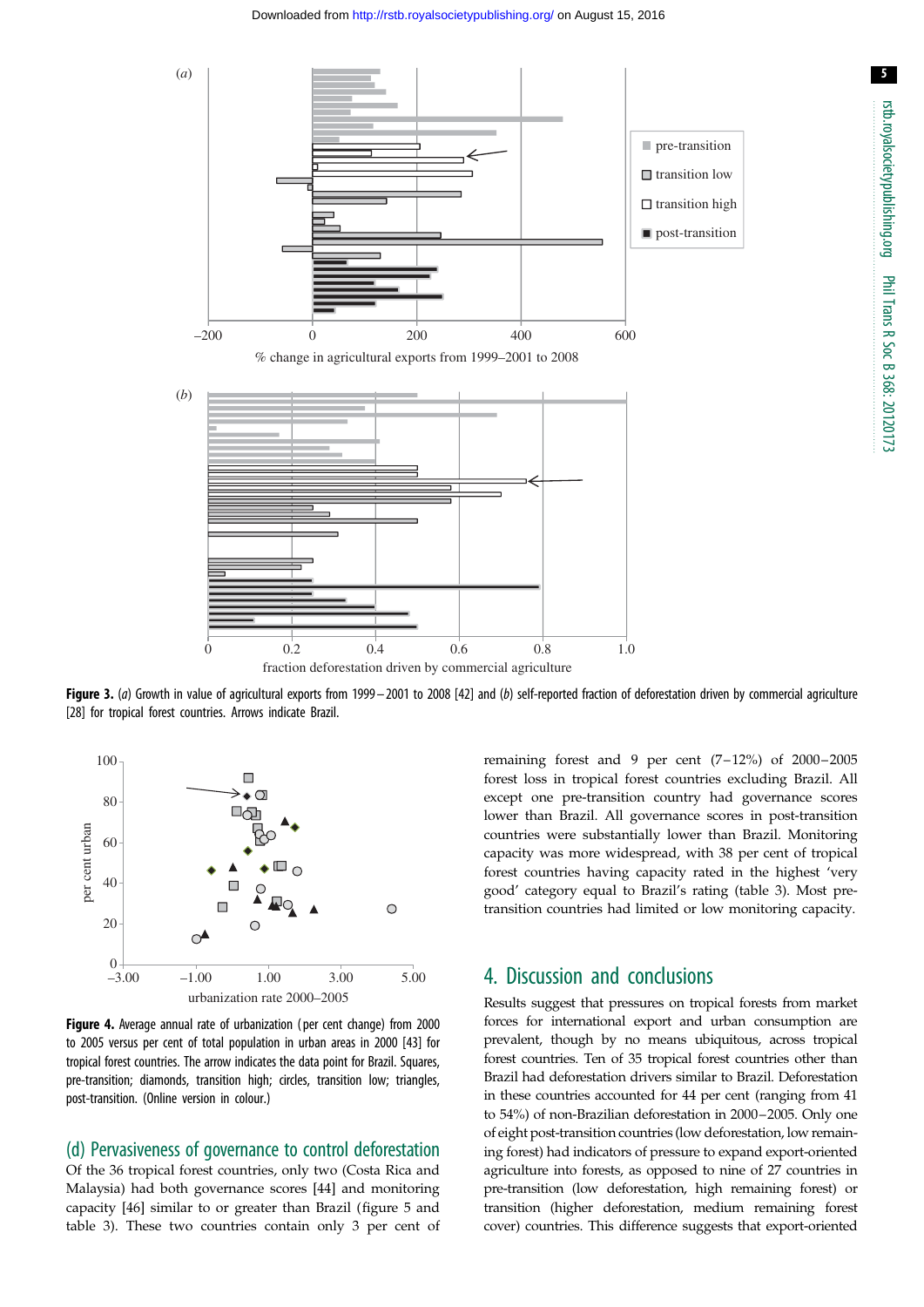6

<span id="page-5-0"></span>

Figure 5. Governance scores for tropical forest countries [\[44\]](#page-7-0). Scores range between  $-2.5$  and 2.5. The arrow indicates the data point for Brazil.

Table 2. Deforestation for 2000–2005 in tropical forest countries (excluding Brazil) according to transition category. Range is from medium, low and high estimates of gross forest loss in Harris et al. [[39](#page-7-0)]. Transition includes high and low deforestation transition countries, excluding Brazil.

|                                                     | forest loss in countries<br>with drivers similar to<br>Brazil $(km^2 yr^{-1})$ | number of countries<br>with drivers similar<br>to Brazil (total<br>countries in<br>parentheses) | total forest loss<br>$(km2 yr-1)$ | per cent of total<br>forest loss in<br>countries with<br>drivers similar to<br><b>Brazil</b> |
|-----------------------------------------------------|--------------------------------------------------------------------------------|-------------------------------------------------------------------------------------------------|-----------------------------------|----------------------------------------------------------------------------------------------|
| pre-transition                                      | 1970 (480 - 4730)                                                              | 4 (12)                                                                                          | $5210(2160 - 9810)$               | $38(22-48)$                                                                                  |
| transition                                          | $9760(7410-12130)$                                                             | 5(15)                                                                                           | 17 670 (10 480 - 26 320)          | $55(46 - 71)$                                                                                |
| post-transition                                     | $550(0 - 1330)$                                                                | 1(8)                                                                                            | $5130(1940-8880)$                 | $11(0-15)$                                                                                   |
| all tropical forest countries<br>(excluding Brazil) | 12 280 (7890 - 18 190)                                                         | 10(35)                                                                                          | 28 010 (14 580 - 44 840)          | $44(41-54)$                                                                                  |
| all tropical forest countries<br>(including Brazil) | 45 200 (22 840 - 69 080)                                                       | 11(36)                                                                                          | $60930(29530 - 95730)$            | 74 (72 – 77)                                                                                 |

Table 3. Monitoring capacity for tropical forest countries as reported in Romijn et al. [\[46\]](#page-7-0). Categories are limited, low, intermediate, good and very good. Brazil's monitoring capacity is 'very good.' Two countries are excluded because they were not reported.

|                                    | <b>limited</b><br>and low | intermediate<br>and good | very<br>good |
|------------------------------------|---------------------------|--------------------------|--------------|
| pre-transition                     |                           |                          |              |
| transition (high<br>deforestation) |                           |                          |              |
| transition (low<br>deforestation)  |                           |                          | h            |
| post-transition                    |                           |                          |              |
| all tropical forest<br>countries   | g                         | 12                       | 13           |

agriculture was a less common driver of deforestation prior to the 2000s when forests in post-transition countries were cleared. With the current trajectory of increasing trade, higher demands for agricultural commodities from urban

populations and competition of land for biofuels [\[47](#page-7-0),[48\]](#page-7-0), it is reasonable to expect that pressures on forests for expansion of export-oriented agriculture for distal consumption will increase. As the papers in this Theme Issue illustrate for Mato Grosso, large-scale intensive agriculture in the tropics involves trade-offs of high yields with ecological, hydrological and social repercussions.

The effectiveness of measures to control deforestation differs according to the drivers. Deforestation driven by expansion of export-oriented agriculture may respond to international market demands for sustainably produced products, but requires governance to develop, implement and enforce control measures, such as the soya bean and beef moratoria and government programmes introduced in Mato Grosso in the late 2000s. The paucity of governance and capacity in most tropical forests countries raises concerns about the replicability of Mato Grosso's success with controlling deforestation.

Each country and each region within a country has a particular set of drivers, ecological conditions, history and land-use dynamics. However, the general pattern of exportdriven agricultural expansion suggests an alternative pathway to a land-use transition model that emphasizes small-scale agriculture and increasing forest cover following abandonment [[25,26\]](#page-7-0). Rather, as the Mato Grosso experience indicates, clearing for large-scale agriculture destined for distal consumption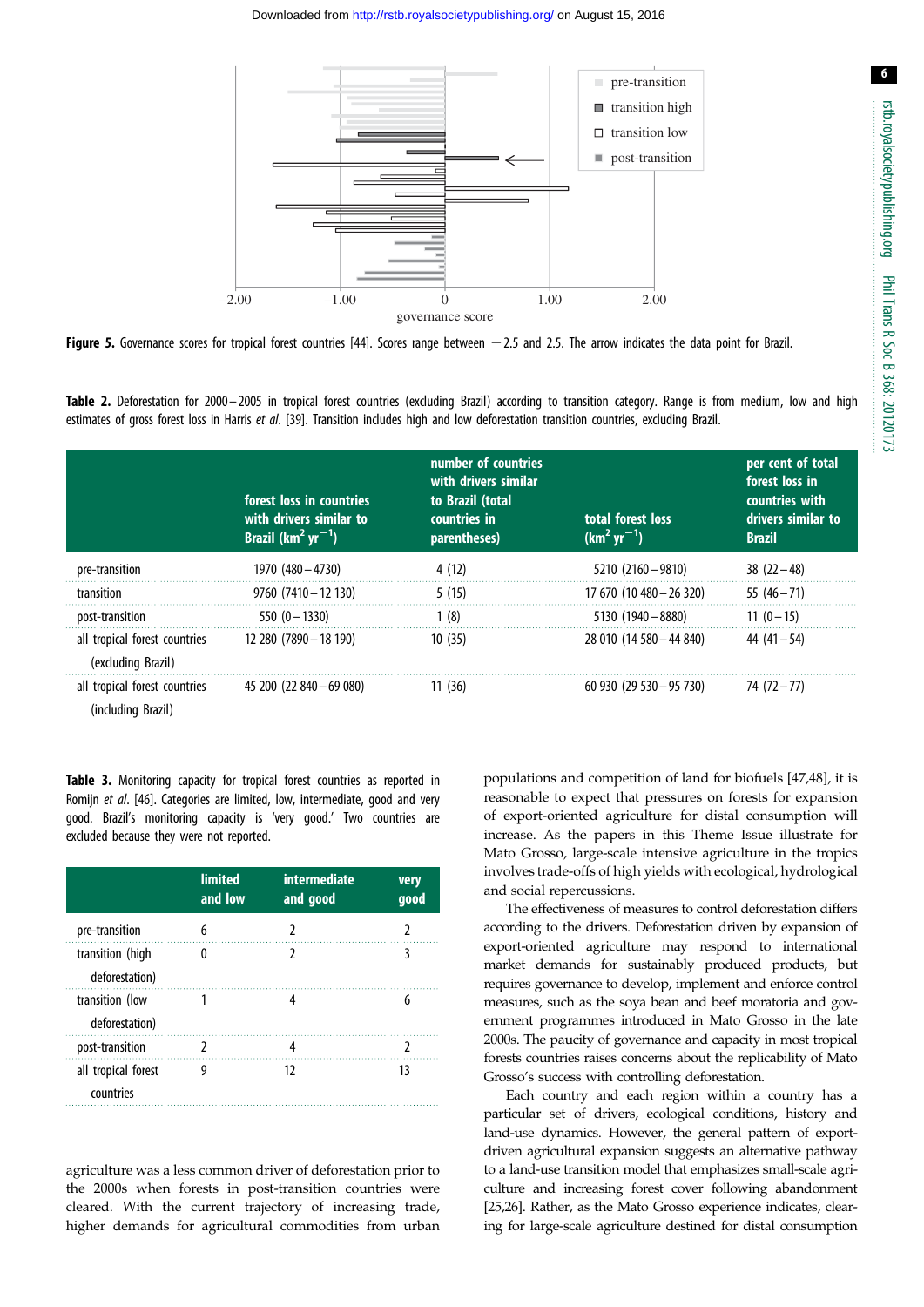<span id="page-6-0"></span>

Figure 6. Schematic of land-use transitions in production landscapes characteristic of Mato Grosso. Dark grey represents forest or other wild lands and light grey represented lands converted to produce commodities consumed in distal locations. Dashed line is trajectory of forest cover following traditional forest transition theory.

can lead to rapid deforestation, potential to control deforestation through market signals and low likelihood of abandonment for forest regrowth (figure 6). The heterogeneity of circumstances, market connections and drivers across tropical forest countries indicates that multiple pathways are possible, with an exportoriented transition model becoming increasingly dominant. Whether forest transitions occur at national, regional or global scales depends on the dominance of production landscapes relative to less productive agricultural landscapes that are more likely to be abandoned. The increasing prevalence of export-oriented agriculture to satisfy distal demands suggests that the generalized concept of forest recovery with development requires modification to account for a future likelihood of a greater proportion of production landscapes.

This analysis of Mato Grosso and deforestation drivers in other tropical forest countries suffers from a number of limitations. Self-reported drivers and aggregated national statistics are imperfect indicators and do not capture heterogeneity within countries. Spatially explicit indicators of intensive agriculture would be more informative, including direct measures of the size of clearings [[49\]](#page-7-0) and use of inputs such as fertilizer and machinery, but data are limited for many countries. Pan-tropical, satellite-derived deforestation data for the time period following the early 2000s would allow analysis of more recent trends, but only estimates of net changes in forest cover are available [[41\]](#page-7-0). The metric of fraction forest remaining in forest biome does not account for inaccessible forest areas such as steep slopes, protected areas and wetlands that can be a substantial portion of forest area in some countries. Ideally, comparison of deforestation rates among countries would be on the basis of forest area available for agricultural expansion although the definition can change depending on agricultural technology and crop type. Moreover, the metric is based on canopy closure and does not distinguish among old growth forest, secondary forest and tree plantations. We do not consider degradation as a process affecting tropical forests or the similarities of other tropical forest countries to Mato Grosso in terms of escaped fires during dry years [\[50](#page-7-0)]. The conceptual model of land-use transitions driven by distal demands for agricultural commodities is rudimentary and requires empirical analysis to assess the large and increasing pressures on tropical forest landscapes.

Giovani Graziosi assisted with GIS analysis. Some of the driver data used in this study were developed with support of NORAD (grant agreement no. QZA-10/0468) and AusAID (grant agreement no. 46167) for the CIFOR global comparative study on  $REDD +$ .

## **References**

- 1. Neill C et al. 2013 Watershed responses to Amazon soya bean cropland expansion and intensification. Phil. Trans. R. Soc. B 368, 20120425. ([doi:10.1098/](http://dx.doi.org/10.1098/rstb.2012.0425) [rstb.2012.0425\)](http://dx.doi.org/10.1098/rstb.2012.0425)
- 2. Riskin SH et al. 2013 The fate of phosphorus fertilizer in Amazon soya bean fields. Phil. Trans. R. Soc. B 368, 20120154. [\(doi:10.1098/](http://dx.doi.org/10.1098/rstb.2012.0154) [rstb.2012.0154\)](http://dx.doi.org/10.1098/rstb.2012.0154)
- 3. VanWey LK, Spera S, de Sa R, Mahr D, Mustard JF. 2013 Socioeconomic development and agricultural intensification in Mato Grosso. Phil. Trans. R. Soc. B 368, 20120168. ([doi:10.1098/rstb.2012.0168](http://dx.doi.org/10.1098/rstb.2012.0168))
- 4. Coe MT et al. 2013 Deforestation and climate feedbacks threaten the ecological integrity of south–southeastern Amazonia. Phil. Trans. R. Soc. B 368, 20120155. ([doi:10.1098/rstb.2012.0155\)](http://dx.doi.org/10.1098/rstb.2012.0155)
- 5. Gardner TA et al. 2013 A social and ecological assessment of tropical land uses at multiple scales: the Sustainable Amazon Network. Phil. Trans. R. Soc. B 368, 20120166. ([doi:10.1098/rstb.](http://dx.doi.org/10.1098/rstb.2012.0166) [2012.0166\)](http://dx.doi.org/10.1098/rstb.2012.0166)
- 6. Schiesari L, Waichman A, Brock T, Adams C, Grillitsch B. 2013 Pesticide use and biodiversity

conservation in the Amazonian agricultural frontier. Phil. Trans. R. Soc. B 368, 20120378. [\(doi:10.1098/](http://dx.doi.org/10.1098/rstb.2012.0378) [rstb.2012.0378\)](http://dx.doi.org/10.1098/rstb.2012.0378)

- 7. Macedo M, DeFries R, Morton D, Stickler C, Galford G, Shimabukuro Y. 2012 Decoupling of deforestation and soy production in the southern Amazon during the late 2000s. Proc. Natl Acad. Sci. USA 109, 1841– 1846. [\(doi:10.1073/pnas.1111374109\)](http://dx.doi.org/10.1073/pnas.1111374109)
- 8. Food and Agriculture Organization. 2012 FAOSTAT. Rome, Italy: FAO. See [faostat.fao.org.](faostat.fao.org)
- 9. Fearnside PM. 2003 Deforestation control in Mato Grosso: a new model for slowing the loss of Brazil's Amazon forest. Ambio 32, 343– 345.
- 10. Binswanger H. 1991 Brazilian policies that encourage deforestation in the Amazon. World Dev. 19, 821– 829. ([doi:10.1016/0305-750X\(91\)90135-5\)](http://dx.doi.org/10.1016/0305-750X(91)90135-5)
- 11. Klink C, Machado R. 2005 Conservation of the Brazilian Cerrado. Conserv. Biol. 19, 707– 713. [\(doi:10.1111/j.1523-1739.2005.00702.x\)](http://dx.doi.org/10.1111/j.1523-1739.2005.00702.x)
- 12. Jepson W, Brannstrom C, Filippi A. 2010 Access regimes and regional land change in the Brazilian Cerrado, 1972 – 2002. Ann. Assoc. Am. Geogr. 100, 87 – 111. ([doi:10.1080/00045600903378960\)](http://dx.doi.org/10.1080/00045600903378960)
- 13. Nepstad DC, Stickler C, Almeida OT. 2006 Globalization of the Amazon soy and beef industries: opportunities for conservation. Conserv. Biol. 20, 1595– 1603. ([doi:10.1111/j.1523-1739.](http://dx.doi.org/10.1111/j.1523-1739.2006.00510.x) [2006.00510.x](http://dx.doi.org/10.1111/j.1523-1739.2006.00510.x))
- 14. Kaimowitz D, Mertens B, Wunder S, Pacheco P. 2004 Hamburger connection fuels Amazon destruction. Bogor, Indonesia: Center for International Forestry Research.
- 15. Morton D, DeFries R, Shimabukuro Y, Anderson L, Arai E, Espirito-Santo F, Freitas R, Morisette J. 2006 Cropland expansion changes deforestation dynamics in the southern Brazilian Amazon. Proc. Natl Acad. Sci. USA 103, 14 637 - 14 641. ([doi:10.1073/pnas.](http://dx.doi.org/10.1073/pnas.0606377103) [0606377103](http://dx.doi.org/10.1073/pnas.0606377103))
- 16. Arima EY, Richards P, Walker R, Caldas MM. 2011 Statistical confirmation of indirect land use change in the Brazilian Amazon. Environ. Res. Lett. 6, 024010. ([doi:10.1088/1748-9326/6/](http://dx.doi.org/10.1088/1748-9326/6/2/024010) [2/024010\)](http://dx.doi.org/10.1088/1748-9326/6/2/024010)
- 17. Barona E, Ramankutty N, Hyman G, Coomes OT. 2010 The role of pasture and soybean in deforestation of the Brazilian Amazon. Environ.